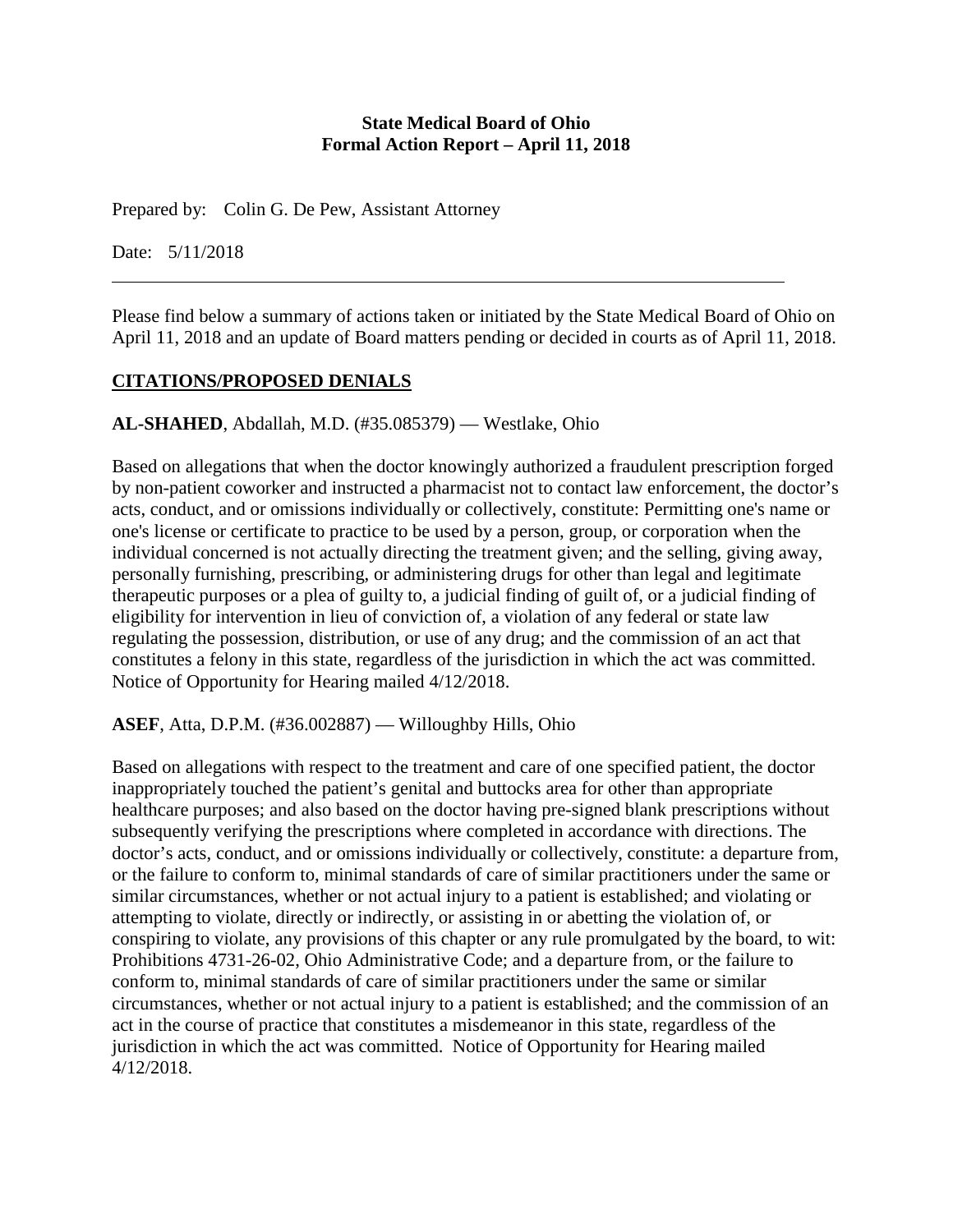#### **HAMILTON**, Denise Ann, M.D. (#35.120596) — Xenia, Ohio

Based on allegations that the doctor violated the terms of a 12/13/2017 Board Order, when she failed to enter into the necessary financial and/or contractual arrangements with a Board approved testing facility, and failed to submit random toxicology screenings; and that her acts, conduct, and or omissions individually or collectively, constitute a violation of the conditions of limitation placed by the Board upon a license or certificate to practice. Notice of Opportunity for Hearing mailed 4/12/2018.

**KELSO**, Lisa Marie, L.M.T. (#33.021533) — Reynoldsburg, Ohio (NON-DISCIPLINARY)

Based on the allegation that the massage therapist has not been engaged in the active practice of massage therapy for more than two years. Notice of opportunity for hearing mailed 4/17/18.

### **FINAL ORDERS**

**AUL**, Christopher Francis, L.M.T., L.A.C., L.O.M. (#33.009932, #66.000038, #65.000122) — Columbus, Ohio

Licenses to practice massage therapy, acupuncture, and oriental medicine permanently revoked. Based on the licensee's conviction in the Fairfield Court of Common Pleas, Fairfield Ohio, to one count of Pandering Sexually Oriented Material Involving a Minor, a fourth degree felony, and one count of Possession of Criminal Tools, a fifth degree felony. Order effective 4/12/2018.

**CAPURRO**, John Robert, M.D. (#35.058936) — Cincinnati, Ohio

License to practice medicine and surgery suspended for fifteen days, with fifteen days stayed, and subject to probationary terms, conditions and limitations for a period of at least one year, a one thousand dollar (\$1,000.00) fine. Based on the finding that with respect to the care and treatment of two patients the doctor issued methadone prescriptions for pain when they were actually for the treatment of opiate addiction, the doctor's conduct, individually, and/or collectively, constitutes: selling, giving away, personally furnishing, prescribing, or administering drugs for other than legal and legitimate therapeutic purposes or a plea of guilty to, a judicial finding of guilt of, or a judicial finding of eligibility for intervention in lieu of conviction of, a violation of any federal or state law regulating the possession, distribution, or use of any drug; and the commission of an act that constitutes a felony in this state, regardless of the jurisdiction in which the act was committed; and the commission of an act in the course of practice that constitutes a misdemeanor in this state, regardless of the jurisdiction in which the act was committed. Order effective 4/26/2018.

**FELDMAN**, Lawrence Richard, M.D. (#35.125299) — Ocean Ridge, Florida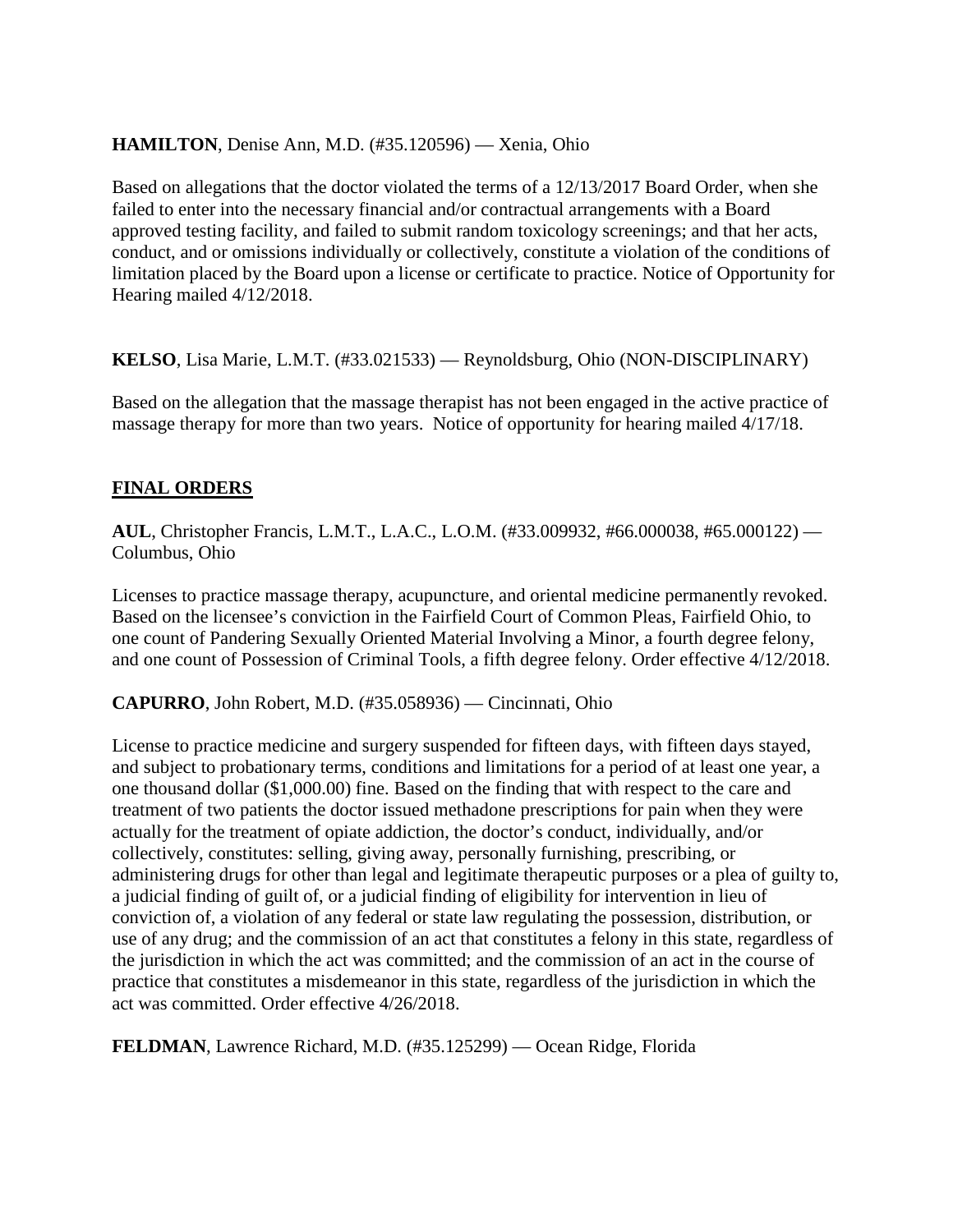License to practice medicine and surgery permanently revoked. Based on the prior action of the Maryland State Board of Physicians, which reprimanded the doctor's license based on the determination that with respect to: the care of fifteen patients the doctor failed to disclose the relationship between the owners of the practice and the laboratory to which specimens were sent; and with respect to the care of nine patients, the doctor's treatment fell below the minimum standards of care by overutilizing dermatologic procedures. Order effective 4/12/2018. (Journal Entry-No Hearing Requested)

### **MISJA**, Charles Michael, M.D. (#35.093960) — Oakwood, Ohio

License to practice medicine and surgery suspended indefinitely but not less than one year, commencing on the thirty-first day following the effective date of the Order. Subject to conditions for reinstatement; and upon reinstatement subject to probationary terms, conditions and limitations for at least three years. Based on the finding that with respect to one specified patient at an inpatient psychiatric facility: the doctor's use of clozapine departed from the standard of care; failed to appropriately evaluate the patient or consider other medications; and failed to fulfill collaboration requirements in a standard care arrangement. The doctor's acts, conduct, or omissions constitute a departure from or failure to conform to minimal standards of care of similar practitioners under the same or similar circumstances; and that the doctor failed to maintain minimal standards applicable to the selection or administration of drugs, or failed to employ acceptable scientific methods in the selection of drugs or other modalities for treatment of disease; and that the doctor failed to enter into a standard care arrangement with a clinical nurse specialist, certified nurse-midwife, or certified nurse practitioner with whom the doctor is in collaboration, or failed to fulfill the responsibilities of collaboration after entering into a standard care arrangement. Order effective 4/12/2018.

### **SAYEGH**, Danny Joseph, M.D. (#35.129309) — Las Vegas, Nevada

The 72-hour examination of doctor, pursuant to Ohio Revised Code section 4731.22(B)(26), which was previously scheduled to take place in October, 2017, shall be rescheduled to take place within a reasonable period of time following the effective date of the Order. Based on the finding that the doctor's failure to submit to a Board-ordered outpatient examination for a chemical dependency examination was due to circumstances outside his control. Order effective 4/12/2018.

### **VOLUNTARY PERMANENT SURRENDERS/ RETIREMENTS/WITHDRAWALS**

**HUNTER**, Theodore Marston, M.D. (# 35.043197) — Hamilton, Ohio

Permanent surrender / retirement of license to practice medicine and surgery authorized by doctor in lieu of further formal disciplinary proceedings pursuant to Sections 4731.22(B)(2), 4731.22(B)(6), 4731.22(B)(20), and 4731.22(B)(34), Ohio Revised Code. Effective 4/11/2018. Surrender / Retirement effective 5/11/2018.

**PARDUE**, Justin Carlos, L.M.T. (#33.023539) — Carlisle, Ohio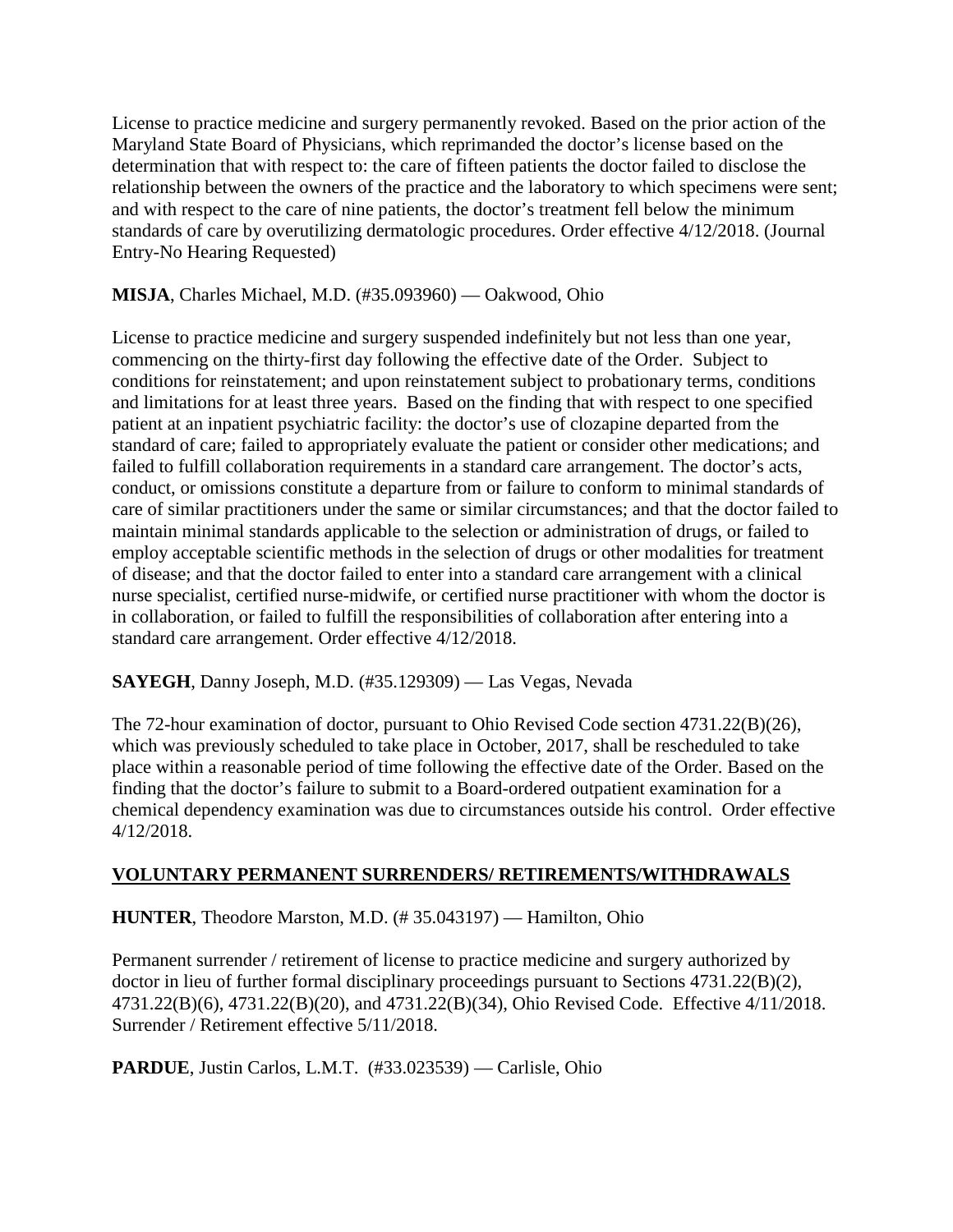Permanent surrender of license to practice massage therapy authorized by massage therapist in lieu of further investigation pursuant to Sections 4731.22(B)(5), 4731.22(B)(20), Ohio Revised Code. Effective 4/11/2018.

**STONE**, Rodney Edmund, M.D. (#35.053035) — Dayton, Ohio (NON-DISCIPLINARY)

Permanent surrender of license to practice medicine and surgery authorized by doctor in lieu of continuing compliance with the terms of the May 2009 Consent Agreement. Effective 4/11/2018.

# **CONSENT AGREEMENTS**

**DUMA**, Gregory G., M.D. (#35.068722) — Mason, Ohio

Medical license reinstated and subject to probationary terms, conditions and limitations for at least five years. Based on doctor having completed all requirements for reinstatement of license pursuant to the terms of the January 2018 Consent Agreement. Agreement effective 4/11/2018.

**SWANSON**, Shannon Lee, D.O. (#34.008887) — East Springfield, Pennsylvania

License to practice osteopathic medicine and surgery reprimanded and subject to a ten thousand dollar (\$10,000.00) fine, and probationary terms, conditions and limitations for at least three years. Based on the doctor's admission that she violated the terms, conditions, and prescribing limitations of her December 2016 consent agreement. Superseding Consent Agreement effective 4/11/2018.

# **PROBATIONARY REQUESTS AND MODIFICATIONS**

**BASEDOW**, William K., D.O. (#34.005686) — Ironton, Ohio

Doctor's request for approval of a reduction in the number and frequency of chart reviews from ten charts per week to ten charts per month, granted by vote of the Board on 4/11/2018.

**BELCHER**, Allan Warren, D.O. (#34.011655) — Shaker Heights, Ohio

Doctor's request for approval to continue under the terms of the 1/14/2015 Board Order while residing in Utah, granted by vote of the Board on 4/11/2018.

**DELA CRUZ**, Renato Falgui, M.D. (#35.060832) — Belmont, Ohio

Doctor's request for approval of a controlled substance prescribing course, granted by vote of the Board on 4/11/2018.

**DUMA**, Gregory G., M.D. (#35.068722) — Mason, Ohio

Doctor's request for approval of drug testing to be conducted by the Kentucky Physician's Health Foundation, granted by vote of the Board on 4/11/2018.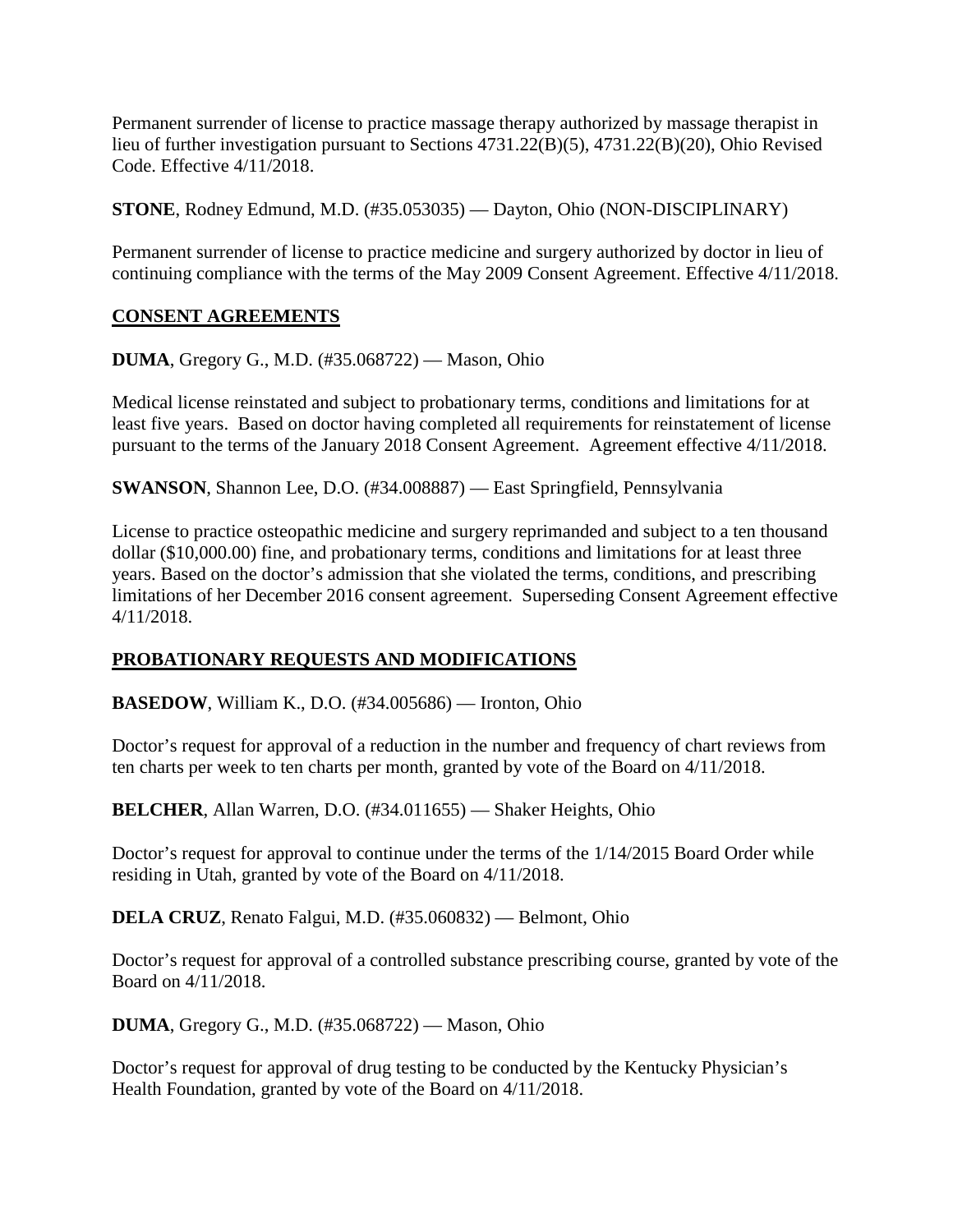**KALIS**, Perry Michael, M.D. (#35.038121) — South Zanesville, Ohio

Doctor's request for approval of a controlled substance prescribing course, granted by vote of the Board on 4/11/2018.

**KERNS**, John Raymond, D.O. (#34.004653) — Newark, Ohio

Doctor's request for early release from the terms of the 11/14/2012 Consent Agreement, denied by vote of the Board on 4/11/2018.

**OTTOLENGHI**, Diane, M.T. (#33.004543) — Mansfield, Ohio

Massage therapist's request for approval of a professional ethics courses, granted by vote of the Board on 4/11/2018.

**RICHARDSON**, William Stanton, M.D. (#35.072474) — Westlake, Ohio

Doctor's request for approval of a reduction in personal appearances from once every three months to once every six months, granted by vote of the Board on 4/11/2018.

**ZEWAIL**, Aly Mohamed Aly, M.D. (#35.088417) — Doylestown, Ohio

Doctor's request for approval to administer, personally furnish or possess controlled substances, granted by vote of the Board on 4/11/2018.

#### **REINSTATEMENTS**

None

#### **PROBATION TERMINATED**

**BIERER**, Craig Lindsey, D.O. (#34.008396) — Oxford, Ohio

Doctor's request for release from the terms of the 11/14/2012 Consent Agreement, granted by vote of the Board on 4/11/18. Release effective 4/14/2018.

**BUTURLA**, Sean Alexander Fryzell, M.D. (#35.122368) — Exeter, New Hampshire

Doctor's request for release from the terms of the 2/13/2013 Consent Agreement, granted by vote of the Board on 4/11/2018. Release effective 4/15/2018.

### **COURT ACTIONS**

**SIDDIQI,** Munawar, M.D. (#35.077460) — London, Kentucky